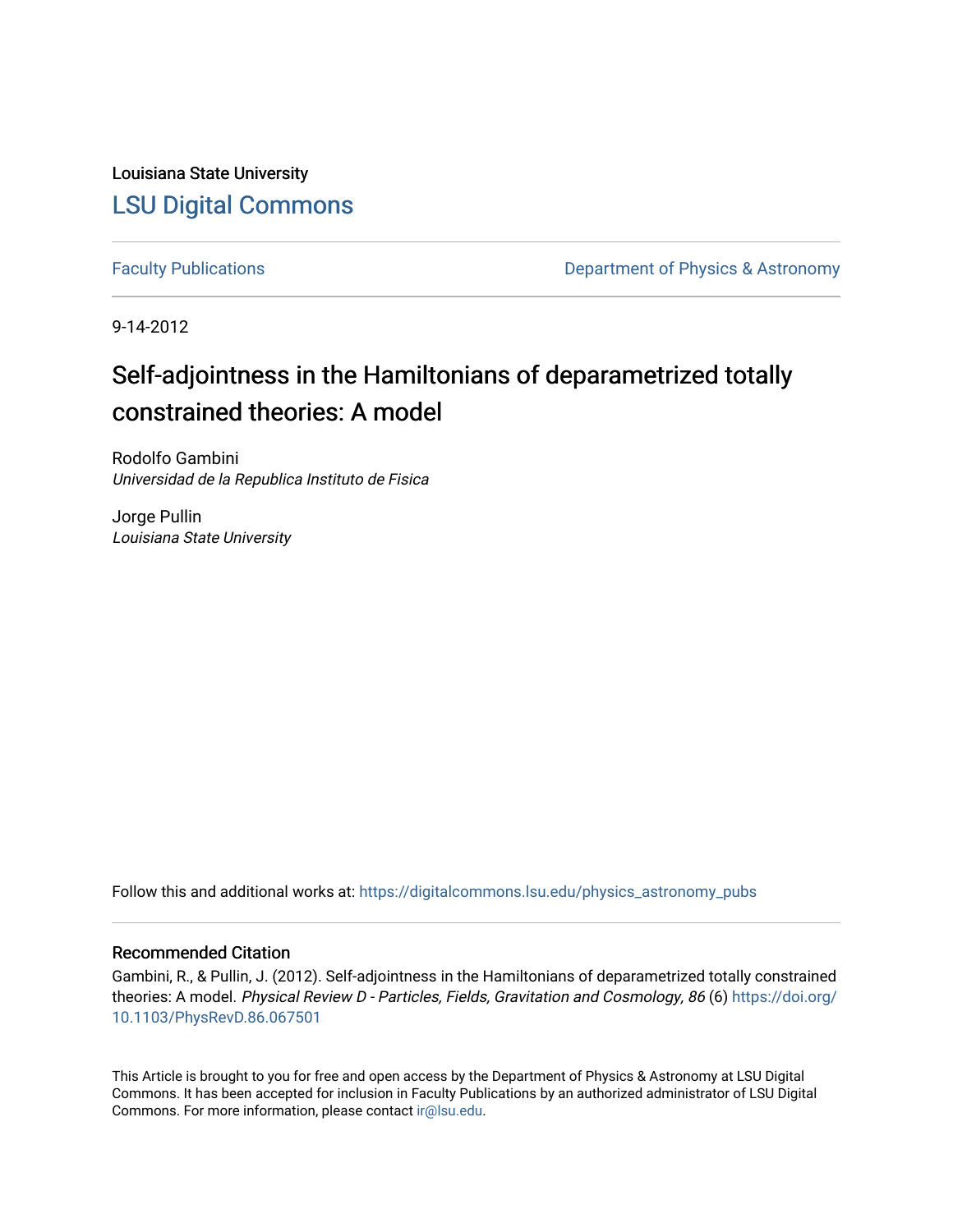

# CHORUS

This is the accepted manuscript made available via CHORUS. The article has been published as:

Self-adjointness in the Hamiltonians of deparametrized totally constrained theories: A model Rodolfo Gambini and Jorge Pullin Phys. Rev. D **86**, 067501 — Published 14 September 2012 DOI: [10.1103/PhysRevD.86.067501](http://dx.doi.org/10.1103/PhysRevD.86.067501)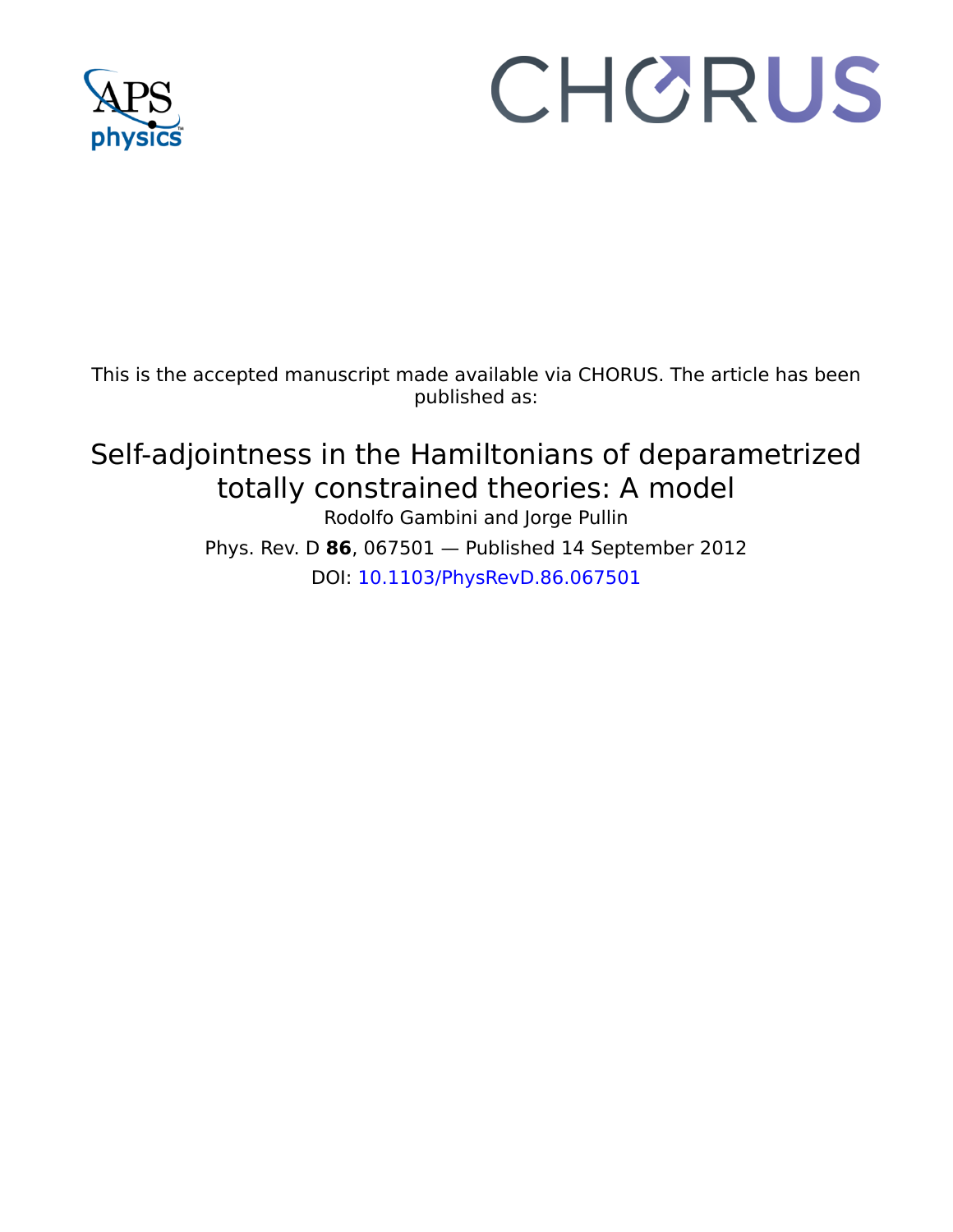### Self-adjointness in the Hamiltonians of deparameterized totally constrained theories: a model

Rodolfo Gambini 1 , Jorge Pullin 2

1. Instituto de F´ısica, Facultad de Ciencias, Igu´a 4225, esq. Mataojo, Montevideo, Uruguay.

2. Department of Physics and Astronomy, Louisiana State University, Baton Rouge, LA 70803-4001

Several proposals to deal with the dynamics of general relativity involve gauge fixings or the introduction matter fields in terms of which the theory is deparameterized. The resulting theories have true Hamiltonians for their evolution that usually involve square roots, and this poses certain challenges for their implementation as self-adjoint quantum operators. We show in the context of a simple model of totally constrained theory that one can introduce related, well defined operators that reproduce semiclassically the same physics as the original ones, at least for states peaked in the regions of phase space where their associated classical quantities are well defined.

#### I. INTRODUCTION

Two important problems in the canonical approach to quantum gravity are the issue of the constraint algebra and of the physical interpretation of the dynamics of the theory. In the usual canonical formulations, general relativity has constraints that close a first class algebra in the Dirac sense. It is not a Lie algebra as it has structure functions. In particular the Poisson bracket of two Hamiltonian constraints is proportional to a diffeomorphism constraint with the proportionality factor a function of the canonical variables. This poses problems at the time of quantizing the theory. In particular it is easy to show that one cannot implement the constraints as self adjoint operators and hope to close the algebra at a quantum level. The physical interpretation of the dynamics of the theory also requires to disentangle the resulting "frozen" formalism, since there is no non-vanishing true Hamiltonian for the theory, in terms of Dirac observables. However, for the case of pure gravity in vacuum we do not know a single Dirac observable in closed form (apart from certain formal constructions [1]). One can expect that approximate treatments may yield expressions for Dirac observables, but only in certain regimes [2].

To regions or prasses peace where duer associated crassical quantities are well defined.<br>
IDENTIFY TO positive the constraint algebra of the chory simulation in the case of the constraint algebra in interpretation of the The previously listed problems have led to various proposals to deal with them. One possibility is to gauge fix the theory. Gauge fixing eliminates the constraints, the issue of the constraint algebra, and reveals the true dynamics of the theory. The quantization should therefore presumably be straightforward. But it turns out it is not. An example is given by recent proposals to gauge fix spherically symmetric gravity coupled to a scalar field [3]. Although a gauge fixing in which the true Hamiltonian is the integral of a local scalar density has recently been achieved, its definition involves square roots. In this particular case there is no reason why generically what appears under the square root should be a positive quantity. This just shows that one cannot find a single gauge fixing that works generically for all types of initial data (in the proposal of [3] one can find different gauge fixings for different types of initial data that yield positive quantities inside the square roots). This example is particularly revealing of the limitations one faces when gauge fixing since in it all things are analytically under control. Nevertheless, promoting the resulting Hamiltonian to a self-adjoint operator is challenging due to the presence of square roots.

Another proposal is to consider the inclusion of matter in the theory as a tool to deparameterize it and construct Dirac observables, starting with the pioneering work of Brown and Kuchař [4] (see [5] for a recent review). In a sense, this is very natural, since in the real world we rely on matter to construct reference frames in terms of which we describe physics. With the introduction of a certain kind of matter, one can use it as as clock to deparameterize the theory and have a true Hamiltonian. In many of these proposals the diffeomorphism constraint remains, but the true Hamiltonian is diffeomorphism invariant. However, since most forms of matter (see [6] for an exception) have Hamiltonians that are quadratic in the fields and momenta, when one uses them to deparameterize the theory one is again led to expressions for the Hamiltonian that involve square roots. One can show in many cases that the expression under the square root is classically positive definite on-shell. However, when one quantizes there have been arguments put forward [7, 8] saying that one needs to consider negative values.

Motivated by these occurrences of square roots, we would like to analyze a simple model where square roots occur, and to study the consequences of one procedure to deal with them upon quantization. The model is the one considered by Rovelli [9] and can be thought of as two harmonic oscillators with a constant sum of their energies. The quantization of this model is challenging since the phase space is compact and it therefore does not admit a Hamiltonian structure. Nevertheless global Dirac observables exist and a full quantization is possible [10]. It is therefore a good arena to compare the full quantization with the types of "truncated" quantizations obtained by using the techniques one uses to deal with square roots.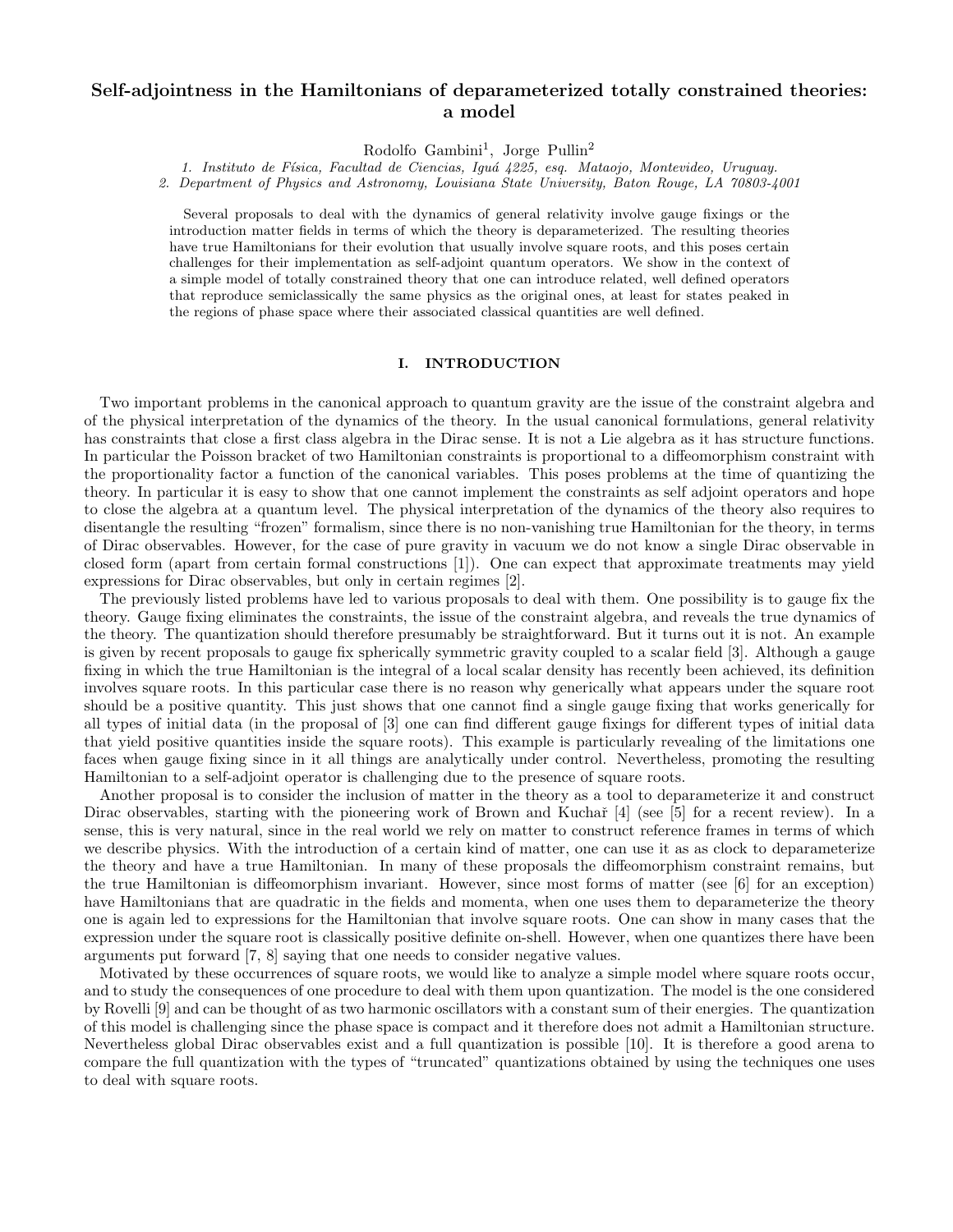#### II. THE MODEL AND ITS QUANTIZATION

The model [9] has a four dimensional phase space  $q_1, q_2, p_1, p_2$  with a constraint given by

$$
C = \left[ -\frac{1}{2} \left( p_1^2 + p_2^2 + q_1^2 + q_2^2 \right) + M \right],
$$
\n(1)

with M a constant. The surface  $C = 0$  is a pre-symplectic space without a true Hamiltonian structure since it is compact.

The reduced phase space due to the constraint  $C = 0$  can be parameterized as,

$$
q_1 = \sqrt{2A} \sin \tau,\tag{2}
$$

$$
q_2 = \sqrt{2M - 2A} \sin(\tau + \phi). \tag{3}
$$

A and  $\phi$  constants that can later be identified as Dirac observables of the theory. If we choose the lapse as  $N = 1$ then  $\dot{q}_1 = -p_1$  and  $p_1 = -\sqrt{2A} \cos \tau$  and similarly  $\dot{q}_2 = -p_2$  and  $p_2 = -\sqrt{2M - 2A} \cos(\tau + \phi)$ .

The exact theory for this model was developed in [10]. One can define<sup>1</sup> three angular momentum Dirac observables,

$$
L_x = -\frac{1}{2} (p_1 q_2 - p_2 q_1) = -\sqrt{A(M - A)} \sin \phi,
$$
\n(4)

$$
L_y = \frac{1}{2} (p_1 p_2 + q_1 q_2) = \sqrt{A (M - A)} \cos \phi,
$$
\n(5)

$$
L_z = \frac{1}{4} \left( p_1^2 - p_2^2 + q_1^2 - q_2^2 \right) = A - \frac{M}{2},\tag{6}
$$

such that  $L^2 = \frac{M^2}{4}$ . One can define an angular momentum basis  $|j, m\rangle$  with j integer or half-integer such that  $\hat{L}_z|j,m\rangle = m|j,m\rangle$ . Notice that in the constant M cannot take arbitrary values in the quantum theory,  $M_{\text{Full}}^2 =$  $j(j + 1)$ . We use "full" to refer to the full quantization since later we will compare with the truncated quantization.

The exact expression for the observable  $\hat{A}$  is given by,

$$
\hat{A}_{\text{Full}}|j,m\rangle = \left(\hat{L}_z + \frac{M}{2}\right)|j,m\rangle = \left(m + \sqrt{j(j+1)}\right)|j,m\rangle. \tag{7}
$$

For the observable  $L_x$ ,  $L_x$  we introduce the usual notation of raising and lowering operators  $L_x = (L_+ + L_-)/2$ and  $L_y = (L_{+} - L_{-})/(2i)$ , in terms of which we have,

$$
\hat{L}_x^{\text{Full}}|m\rangle = \frac{\hat{L}_+ + \hat{L}_-}{2}|m\rangle = \frac{\sqrt{j(j+1) - m(m+1)}}{2}|j, m+1\rangle + \frac{\sqrt{j(j+1) - m(m-1)}}{2}|j, m-1\rangle,\tag{8}
$$

and we will find convenient to compare with the truncated theory to redefine  $m = j - n$ , for a given j,

$$
\hat{L}_x^{\text{Full}}|j,m\rangle = \hat{L}_x^{\text{Full}}|n\rangle = \frac{\sqrt{(n+1)(2j-n)}}{2}|n+1\rangle + \frac{\sqrt{n(2j-n+1)}}{2}|n-1\rangle. \tag{9}
$$

A similar construction can be carried out for  $\hat{L}_y^{\text{Full}}$ .

#### III. GAUGE FIXING

Let us now consider a gauge fixed treatment of the model. To this aim we will proceed locally in phase space, and introduce a total Hamiltonian  $H_T = NC$  with N a Lagrange multiplier in order to fix the gauge. We choose a gauge  $q_1 = t$ , with t the time parameter associated with the evolution generated by the total Hamiltonian. This leads to  $\dot{q}_1 = 1$  and therefore,

$$
1 = \{q_1, H_T\} = -Np_1,\tag{10}
$$

<sup>&</sup>lt;sup>1</sup> The definition chosen differs from that of [9] and [10]. What we call  $L_y$  would correspond to  $L_x$  of those references and what we call  $L_x$ would be  $-L_y$ . Both satisfy the algebra of angular momenta. The truncated theory we will consider later does not have such symmetry and only approximates well the choice we make in this paper.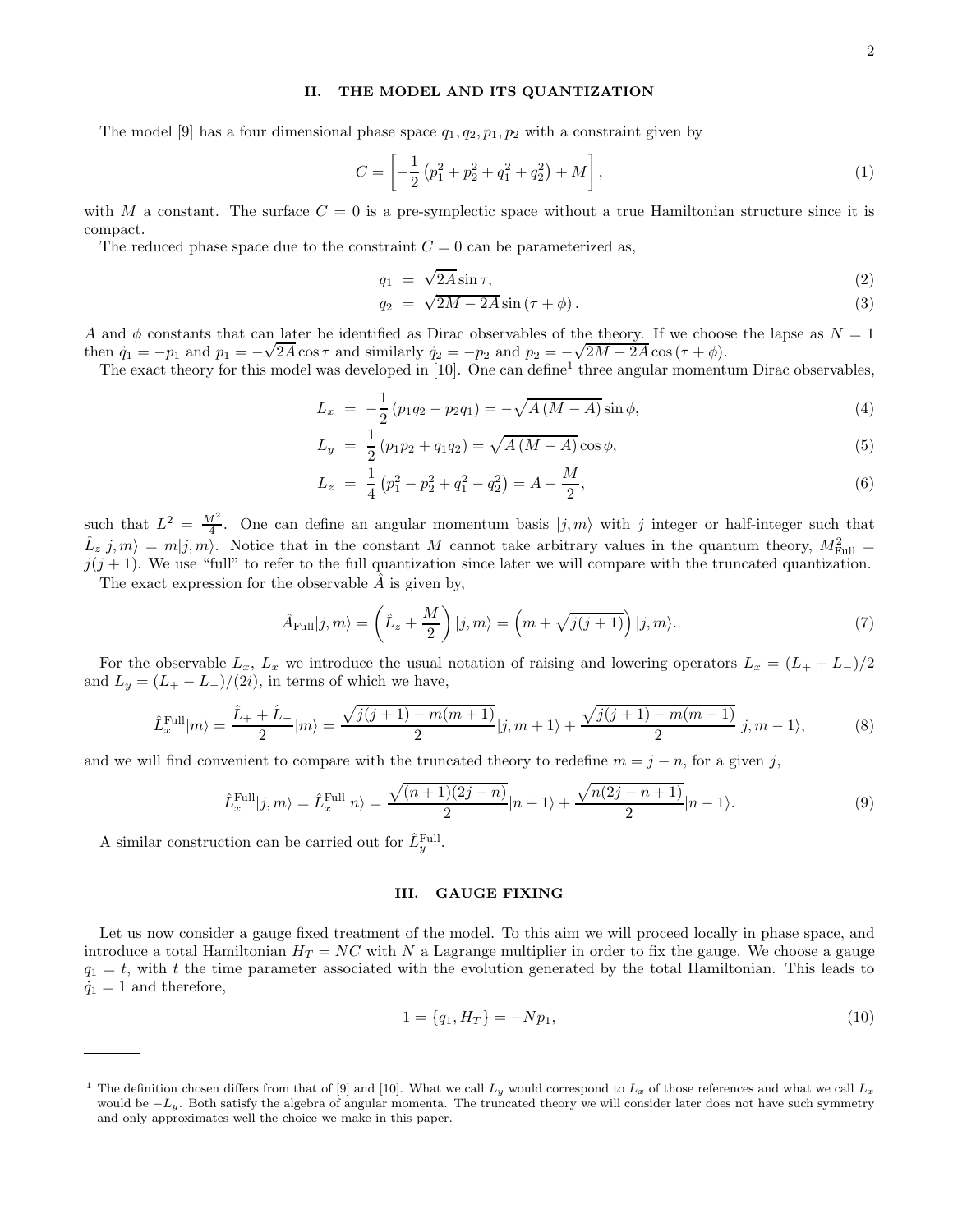which fixes the lapse  $N = -1/p_1$  with  $p_1 = -\sqrt{2M - p_2^2 - q_2^2 - t^2}$  and therefore  $N > 0$ . This already tells us that the Hamiltonian theory is not globally defined as for large enough  $t$  the square root is imaginary. The total Hamiltonian now reads,

$$
H_T = \frac{1}{p_1} \left[ \frac{1}{2} \left( p_1^2 + p_2^2 + q_1^2 + q_2^2 \right), -M \right] \tag{11}
$$

before the strong imposition of the constraint. We get the equations of motion by computing the Poisson brackets of the variables with the total Hamiltonian,

$$
\dot{q}_2 = \frac{p_2}{p_1},\tag{12}
$$

$$
\dot{p}_2 = -\frac{q_2}{p_1}.\tag{13}
$$

These equations can be obtained from a true Hamiltonian,

$$
H_{\text{True}} = \sqrt{2M - p_2^2 - q_2^2 - t^2}.
$$
\n(14)

Due to the square root, at a quantum level  $H_{True}$  will not become a self-adjoint operator. However, one can define Hamiltonians that approximate well the exact solutions for semiclassical excitations around classical exact solutions for which  $H_{\text{True}}$  is real. An example could be to take the absolute value of what is inside the square root in  $H_{\text{True}}$ . Or to consider its square and then take the real branch of its fourth root. If one thinks of cases of interest, like gauge fixings in spherically symmetric gravity, this means one could use these techniques to study, for instance, black hole evaporation for large black holes.

The exact evolution (2,3) written in this gauge, since  $q_1 = t$ , and  $\tau = \sin^{-1}\left(\frac{t}{\sqrt{2A}}\right)$ , is given by

$$
q_2(t) = \sqrt{\frac{M}{A} - 1} \left[ t \cos \phi + \sqrt{2A - t^2} \sin \phi \right]
$$
\n(15)

$$
p_2(t) = \sqrt{\frac{M}{A} - 1} \left[ \sqrt{2A - t^2} \cos \phi - t \sin \phi \right]. \tag{16}
$$

This solution can also be obtained by integrating the evolution equation stemming from the Hamiltonians  $H_T$  (11) and  $H_{True}$  (14). Notice that the gauge fixed solution is not globally defined as is readily seen from the presence of the inverse trigonometric function, so not all values of  $\tau$  are obtained from t. The solution therefore covers a portion of phase space until for some values of t the solution becomes complex.

#### IV. QUANTIZATION OF THE TRUNCATED THEORY

The quantization of the Hamiltonian  $H_{\text{True}}$  (14) has the problem of the square root. In fact, one can show [8] that the operators obtained by a straightforward quantization of  $H_{\text{True}}$  are not normal. The strategy will to substitute another expression for  $H_{\text{True}}$  such that they both coincide in the region of the phase space where the argument of the square root is positive, for instance [11],

$$
\tilde{H}_{\text{True}} = \sqrt{|2M - p_2^2 - q_2^2 - t^2|} = \left[ \left( 2M - p_2^2 - q_2^2 - t^2 \right)^2 \right]^{1/4}.
$$
\n(17)

This Hamiltonian ensures that the equations of motion reproduce those of the classical theory in the region in which  $A > t^2/2$ . So  $H_{\text{True}}$  and  $H_{\text{True}}$  lead to the same solutions in the region in which  $H_{\text{True}}$  is real. We call the resulting theory "truncated" since it will differ from the original one for large values of  $p_2^2 + q_2^2$ .

In order to quantize we notice that  $p_2^2 + q_2^2$  is the Hamiltonian of a harmonic oscillator, and therefore one can use the quantization technique of creation and annihilation operators. In particular the Hamiltonian will be a function of the number operator.

As usual we define the classical quantities,

$$
a = \frac{1}{\sqrt{2}} (q_2 + ip_2) \tag{18}
$$

$$
a^* = \frac{1}{\sqrt{2}} (q_2 - ip_2).
$$
 (19)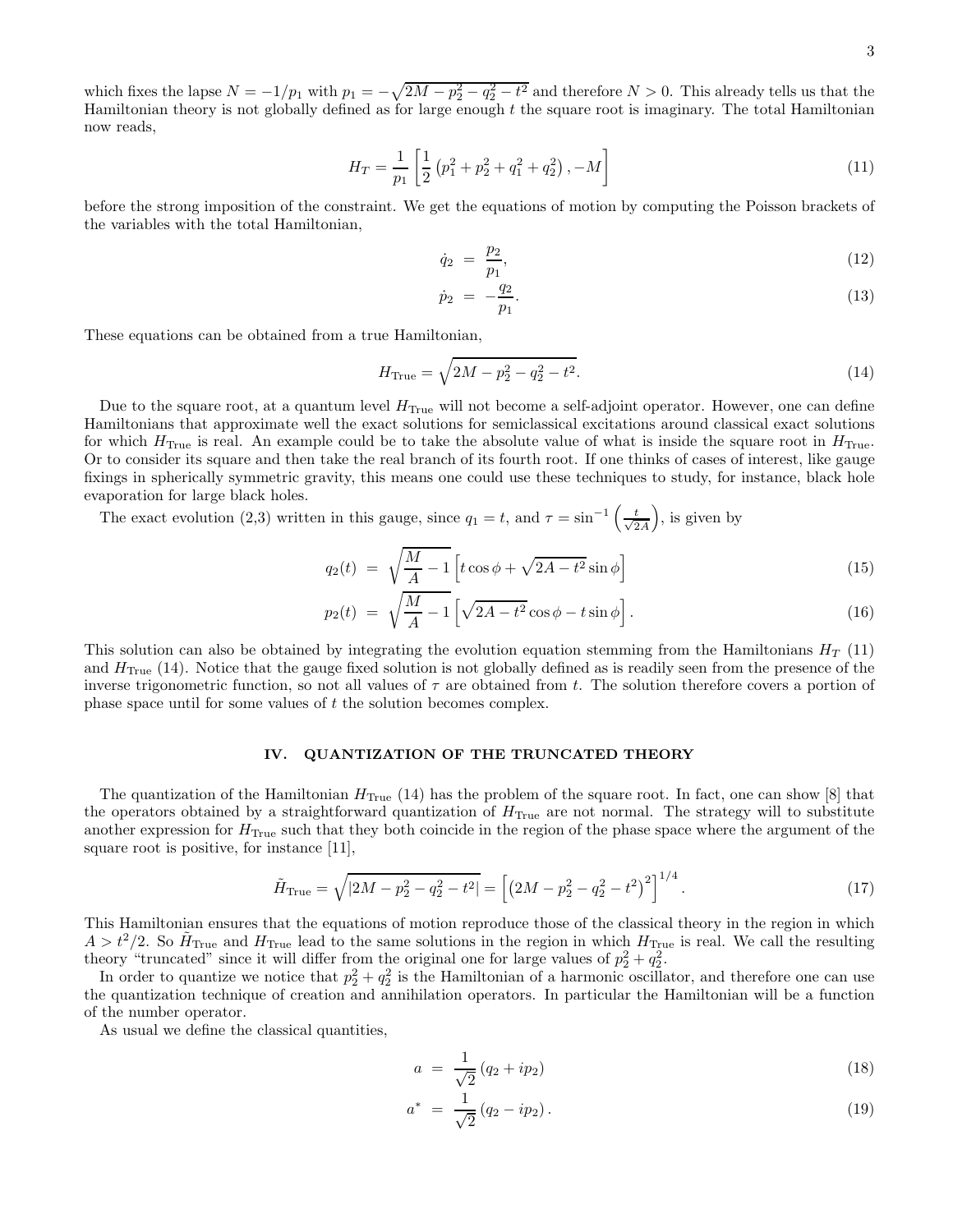These quantities can be readily quantized. We introduce the number operator  $\hat{N} = \hat{a}^{\dagger} \hat{a}$ , so we have,

$$
\hat{p}_2^2 + \hat{q}_2^2 = 2\hat{a}^\dagger \hat{a} + 1 = 2\hat{N} + 1,\tag{20}
$$

and we have that  $\left[\hat{N}, \hat{H}_{\text{True}}\right] = 0$ . Introducing the number basis  $\hat{N}|n\rangle = n|n\rangle$ , we have that

$$
2\hat{A}^{\text{Truncated}} = 2M_{\text{Truncated}} - \hat{p}_2^2 - \hat{q}_2^2 = 2M_{\text{Truncated}} - 2\hat{N} - 1,\tag{21}
$$

with the Dirac observable becoming the self-adjoint operator,

$$
\hat{A}^{\text{Truncated}}|n\rangle = \left(M_{\text{Truncated}} - n - \frac{1}{2}\right)|n\rangle = A_n|n\rangle. \tag{22}
$$

Notice that in this quantization the value of  $M_{Truncated}$  is arbitrary, unlike in the full quantization.

#### V. COMPARISON OF THE FULL AND TRUNCATED THEORIES

The Hilbert space of the truncated theory  $|n\rangle$  with  $n \in [0,\infty]$  is infinite dimensional. The Hilbert space of the full theory  $|j, m\rangle$  with j either a given integer or semi-integer and  $-j < m < -j$  and m differing from j by an integer is finite dimensional with dimension  $2j + 1$ . However, it is clear that if one admits arbitrary values of n in the truncated theory this will not correspond to real solutions of the theory one started from since  $A < 0$  in that case. To compare the full and truncated theories we need to identify a correspondence between their Hilbert spaces. The best way to see the correspondence is to identify  $|j, m\rangle$  with  $|n\rangle$  with  $n = j - m$ . We will see also that  $M_{Truncated} = 2j + 1$  in order to reproduce the eigenvalues of  $\hat{A}_{\text{Full}}$ .

We would like to compare the Hilbert space of  $\hat{H}$  with that of the full theory. We will see that  $\mathcal{H}_{\text{Full}} \subset \mathcal{H}_{\text{Truncated}}$ . Since all quantities of the theory can be written in terms of the Dirac observables, it suffices to study their action. We will see that their action coincides for  $t^2/2 < A_n$ .

Therefore in the truncated theory  $M/2 = j + 1/2$ . Let us start with the observable A

The exact expression for the observable  $\hat{A}$  in the full theory is given by,

$$
\hat{A}_{\text{Full}}|j,m\rangle = \left(\hat{L}_z + \frac{M}{2}\right)|j,m\rangle = \left(m + \sqrt{j(j+1)}\right)|j,m\rangle = A_{j,m}^{\text{Full}}|j,m\rangle,\tag{23}
$$

whereas the truncated expression is given by

$$
\hat{A}_{\text{Truncated}}|n\rangle = \left(M_{\text{Truncated}} - n - \frac{1}{2}\right)|n\rangle = A_n^{\text{Truncated}}|n\rangle. \tag{24}
$$

The difference in eigenvalues of  $\hat{A}_{\text{Exact}}$  and  $\hat{A}_{\text{Truncated}}$ , using the identification of the Hilbert spaces and the choice of  $M_{\text{Truncated}} = 2j + 1$  is,

$$
A_{j,j-n}^{\text{Full}} - A_n^{\text{Truncated}} = j + \sqrt{j(j+1)} - M + \frac{1}{2} = j + \sqrt{j(j+1)} - 2j - \frac{1}{2}.
$$
 (25)

If  $j \gg 1$  then the difference vanishes, it goes as  $O(1/j)$ . The condition  $A > 0$  is equivalent to  $2j - n > 0$ , so  $n < 2j$ and the corresponding subspace of the Hilbert space has the same number of elements as in the full case.

To compare the second observable, let us consider  $L_x$  in the Heisenberg representation. In the gauge considered we have that  $q_1 = t$ , and  $q_2, p_1, p_2$  are given in section III. Substituting them in  $L_x$  one recovers expression (4),

$$
L_x = -\frac{1}{2} (p_1 q_2 - p_2 q_1) = -\sqrt{A (M - A)} \sin \phi \tag{26}
$$

and is time independent and therefore its operator representations in the Heisenberg and Schrödinger representations coincide. This expression can be rewritten as,

$$
\hat{L}_x = -\frac{1}{2}\sqrt{2\hat{A}^{\text{Truncated}}}\hat{q}_2(0). \tag{27}
$$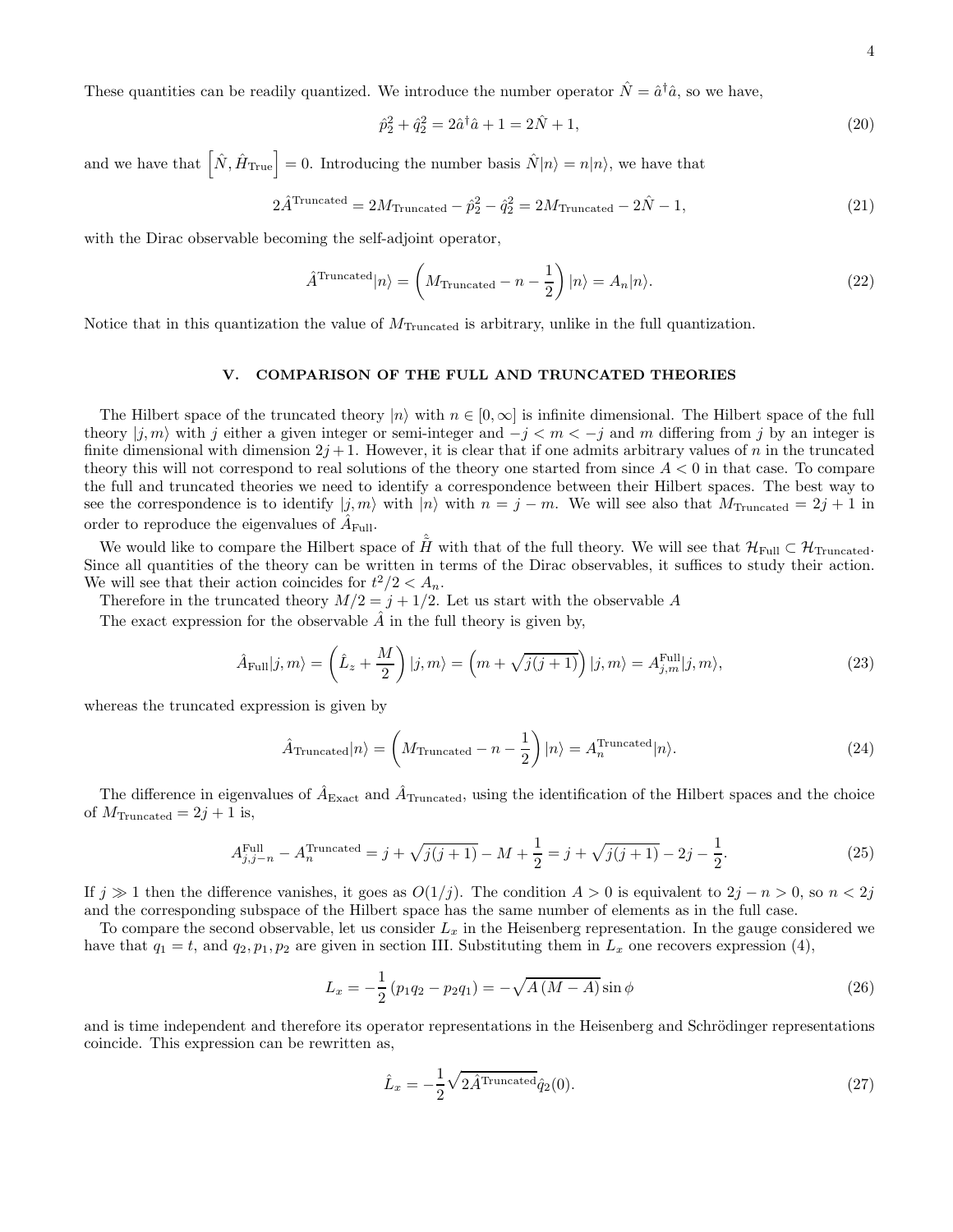This can be realized in the basis  $|n\rangle$  by substituting  $\hat{q}_2(0)$  in terms of the creation and annihilation operators. To have a self-adjoint operator we write,

$$
\hat{L}_x = \frac{1}{2} \sqrt[4]{\hat{A}^{\text{Truncated}}}\left(\hat{a} + \hat{a}^\dagger\right) \sqrt[4]{A^{\text{Truncated}}},\tag{28}
$$

which explicitly gives,

$$
\hat{L}_x^H|n\rangle = \frac{\sqrt{(n+1)(2j-n)-\frac{1}{4}}}{2}|n+1\rangle + \frac{\sqrt{n(2j-n+1)-\frac{1}{4}}}{2}|n-1\rangle.
$$
\n(29)

We can now compare the action of this truncated operator with that of the full theory, which we computed in equation (9). The semiclassical approximation works best when  $A \gg t^2/2$  so we are away from the place where the gauge fixing fails and when  $A \ll M$  since the expressions obtained were up to order  $1/M$ . In that regime equations (9) and (29) agree. A similar discussion holds for  $\hat{L}_y$ .

One can also compute the evolving constants  $q_2(t)$ ,  $p_2(t)$  in this space and compare with the exact ones of reference [10]. In the regime discussed they agree.

#### VI. CONCLUSIONS

We have shown in a totally constrained model that gauge fixing leads to expressions that may be ill defined for certain regions of phase space. This is in analogy with what occurs in gauge fixings in gravity and when one introduces matter to deparameterize the theory. We show that one can introduce a quantization based on a "truncated" version of the theory with well defined self-adjoint operators. It reproduces in the semi-classical limit the correct physics of the original theory in the region of phase-space where the gauge fixing is well defined.

Among the lessons learned from the model is that the Hilbert space of the truncated and full theory can be quite different and one needs to restrict the one of the truncated theory in order to have agreement between them. We also see one does not recover everything of the full theory. In this particular case one of the constants of the model takes a restricted set of values in the full theory and this is not captured by the truncated theory. The approximation gets worse as one gets close in phase space to where the gauge fixing stops being valid.

Another point is that we have considered the observables of the truncated theory for positive A. For negative values of A there exist observables of the truncated theory that coincide for positive values of A with those of the full theory. For negative values of A the comparison makes no sense as the observables of the full theory are not well defined. In particular the algebra of angular momentum does not hold for those observables of the truncated theory. That is the root of having to choose one particular form of the observables of the full theory to approximate, since one does not have present the symmetry  $L_x \to L_y$ ,  $L_y \to -L_x$  one has in the angular momentum algebra.

This example suggests a procedure to extract (at least certain) physical predictions from theories that cannot themselves be quantized properly due to the lack of self-adjoint operators.

#### Acknowledgments

We wish to thank Abhay Ashtekar and Thomas Thiemann for discussions. This work was supported in part by grant NSF-PHY-0968871, funds of the Hearne Institute for Theoretical Physics, CCT-LSU and Pedeciba. This publication was made possible through the support of a grant from the John Templeton Foundation. The opinions expressed in this publication are those of the author(s) and do not necessarily reflect the views of the John Templeton Foundation.

- [1] J. N. Goldberg, J. Lewandowski and C. Stornaiolo, Commun. Math. Phys. 148, 377 (1992).
- [2] B. Dittrich, Class. Quant. Grav. 23, 6155 (2006) [gr-qc/0507106].
- [3] N. Alvarez, R. Gambini and J. Pullin, Phys. Rev. Lett. 108, 051301 (2012) [arXiv:1111.4962 [gr-qc]].
- [4] J. D. Brown and K. V. Kuchar, Phys. Rev. D 51, 5600 (1995) [gr-qc/9409001].
- [5] K. Giesel and T. Thiemann, arXiv:1206.3807 [gr-qc].
- [6] T. Thiemann, astro-ph/0607380.

[8] P. Hájíček, Phys. Rev. D  $44$ , 1337 (1991);

<sup>[7]</sup> A. Ashtekar and G. Horowitz, Phys. Rev. D 26, 3342 (1982); K. Kuchaˇr, Int. J. Mod. Phys. D, 20, 3 (2011).